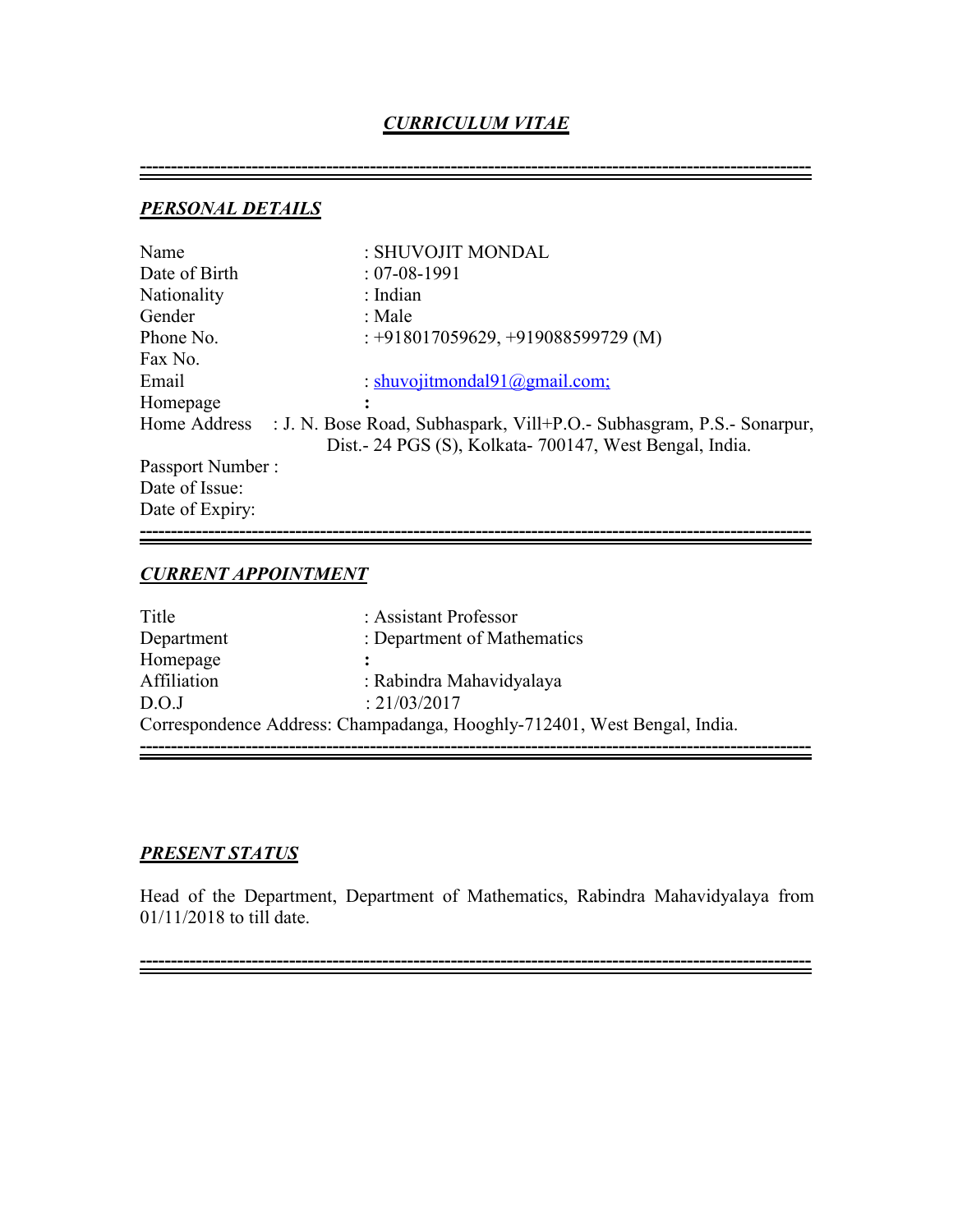## *ACADEMIC HISTORY*

| $\cdot$ 2021 | : Ph.D in Mathematics on the topic "Study of Ecological Models"<br>with Fractional Order Calculus" |
|--------------|----------------------------------------------------------------------------------------------------|
| University   | : Jadavpur University                                                                              |
| $\cdot$ 2014 | : M.Sc in Mathematics                                                                              |
| University   | : Calcutta University                                                                              |
| $\cdot$ 2012 | : B.Sc Hons. in Mathematics                                                                        |
| University   | : Calcutta University.                                                                             |
| $\cdot$ 2009 | : Higher Secondary                                                                                 |
| Board        | : West Bengal Council of Higher Secondary Education.                                               |
| $\cdot 2007$ | : Madhyamik                                                                                        |
| Board        | : West Bengal Board of Secondary Education.                                                        |

## *SCHOLARSHIP/AWARD*

- Ph.D in Mathematics awarded on 05.04.2021.
- PURSE DST Fellowship from 08/03/2016 to 20/03/2017 under DST PURSE Project- II.

**------------------------------------------------------------------------------------------------------------**

- GATE Qualified on February 2016.
- CSIR UGC NET- LS Qualified on December 2016.
- CSIR UGC NET- JRF Qualified on June 2016.
- CSIR UGC NET- LS Qualified on June 2015.
- CSIR UGC NET- LS Qualified on December 2014.

**------------------------------------------------------------------------------------------------------------**

# *AREA OF RESEARCH WORK*

| • Ph.D Thesis Title  | : Study of Ecological Models With Fractional Order Calculus                        |
|----------------------|------------------------------------------------------------------------------------|
| • Field of Interests | : Mathematical Biology: Mathematical ecology, Epidemiology,<br>Nonlinear dynamics. |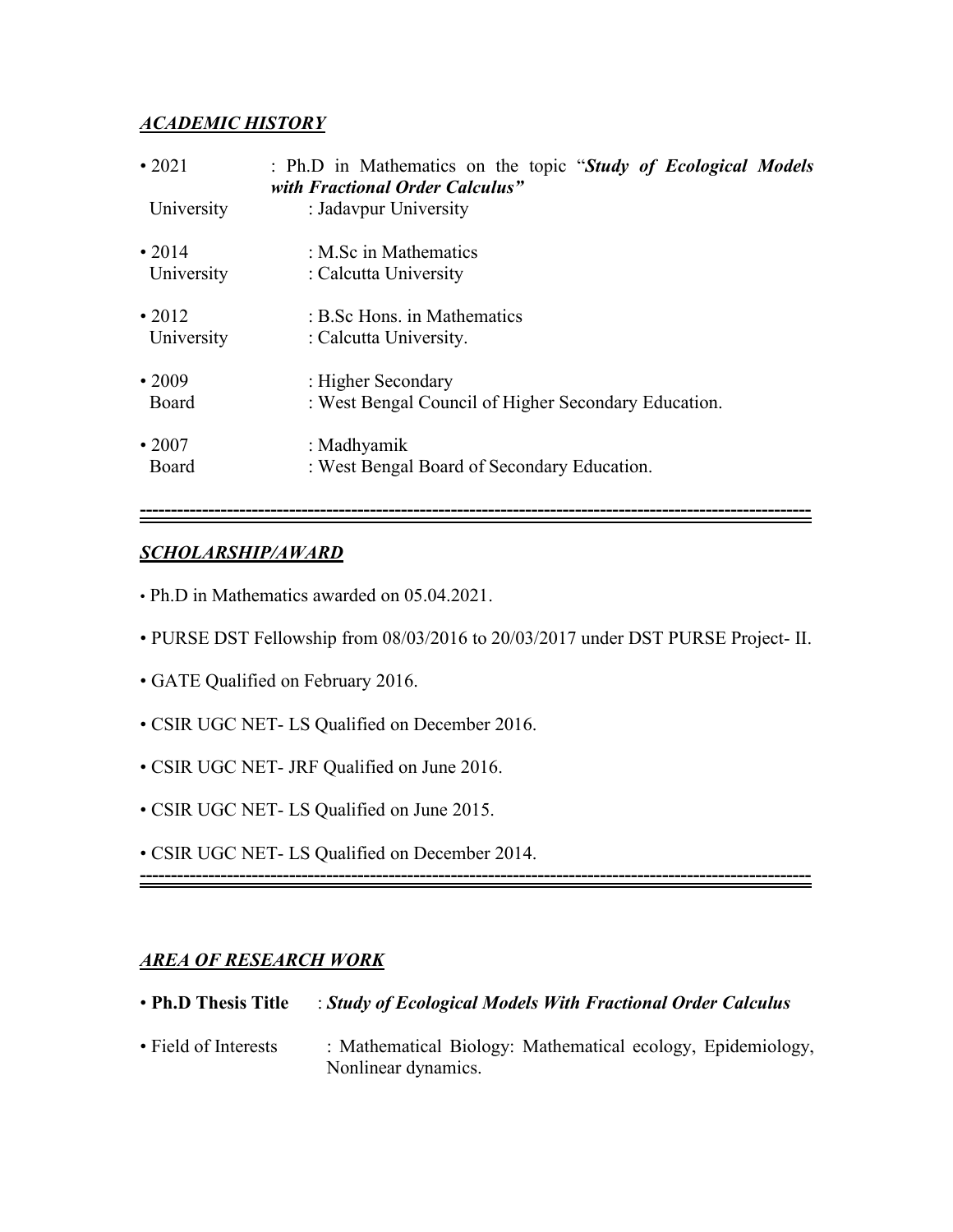Fractional Calculus: Fractional order Differentiation & Integration, Fractional differential equations, Fractional order discretization.

**------------------------------------------------------------------------------------------------------------**

**------------------------------------------------------------------------------------------------------------**

### *RESEARCH PUBLICATIONS*

• Number of Publications (Papers): 05 (05 International) till date (Detailed list attached)

# *PROFILE LINK of RESEARCH PLATFORM*

• Homepage of Researchgate: <https://www.researchgate.net/profile/Shuvojit-Mondal>

• Homepage of Google Scholar: <https://scholar.google.co.in/citations?user=k7AeKycAAAAJ&hl=en>

• Homepage of Linkedin: <https://www.linkedin.com/in/dr-shuvojit-mondal-8051241b4/> **------------------------------------------------------------------------------------------------------------**

### *COMPUTATIONAL SKILLS*

- Operating System : Windows, Linux<br>• Programming Languages : C++ • Programming Languages
- Software Packages : LaTeX, MATLAB, MATHEMATICA, XppAuto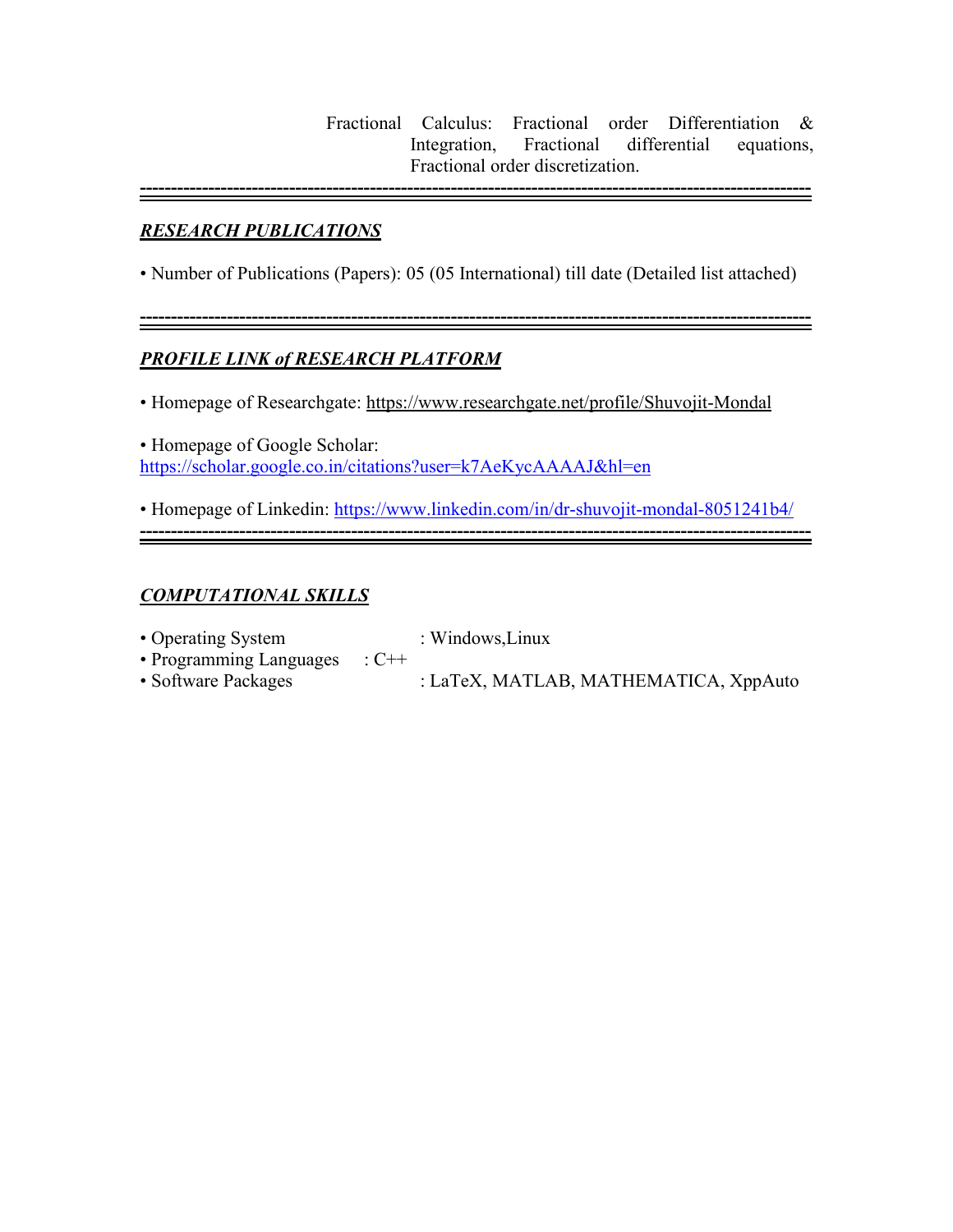### **RESEARCH Oriented Seminars/Workshops/Conferences Attended**

## **Talks Given:**

1. Presented a paper on "**A fractional calculus approach to Rosenzweig-Macarthur predator-prey model & its solution**" in the National Conference on **Mathematical & Theoretical Biology (NCMTB -2018)** held in the Department of Mathematics, Jadavpur University, Kolkata-700 032 ( Jointly organized by CMBE & BSI) on 22-23March, 2018.

2. Delivered a contributory talk on "**Analysis of a fractional order eco-epidemiological model with prey infection and type2 functional response**" in the National Conference on **Mathematical & Theoretical Biology (NCMTB -2017)** held in the Department of Mathematics, Jadavpur University, Kolkata-700 032 ( Jointly organized by CMBE & BSI) on 16-17 March, 2017.

## **Participation:**

1. Participated in the International Conference on "**Nature Inspired Dynamical Systems - 2020**" held in Department of Mathematics, Gujarat University, Ahmedabad, India supported by DIST - FIST on 12<sup>th</sup> September, 2020.

2. Participated in the Webinar on "**A Web Talk on Role of Mathematical Modelling in Emerging Technology - 2020**" organized by Ajay Kumar Garg Engineering College, Ghaziabad, India on 12<sup>th</sup> September, 2020 forenoon.

3. Participated in the International Workshop on "**Nonlinear Complex Dynamical Systems"** held in Agricultural & Ecological Research Unit, Indian Statistical Institute (ISI), Kolkata organized by ISI in collaboration with Bio-mathematical Society of India (BSI) & Department of Mathematics, Jadavpur University, Kolkata-700 032 on 19-20 February, 2016.

4. Participated in the International Conference on "**Nonlinear Dynamics, Analysis and Optimization" (ICNDAO 2015)** held in Department of Mathematics, Jadavpur University, Kolkata-700 032 under UGC-DRS Programme & supported by NBHM, DAE, Govt. Of India on 9-11 December, 2015.

5. Participated in the National Conference on **Mathematical & Theoretical Biology (NCMTB -2015)** held in the Department of Mathematics, Jadavpur University, Kolkata- 700 032 ( Jointly organized by CMBE & BSI) on 19-20 November, 2015.

6. Participated in the International Conference **India Biodiversity Meet- 2015 (IBM 2015)** in Agricultural & Ecological Research Unit, Indian Statistical Institute (ISI), Kolkata organized by ISI in association with Bio-mathematical Society of India (BSI) on 16-18 November, 2015.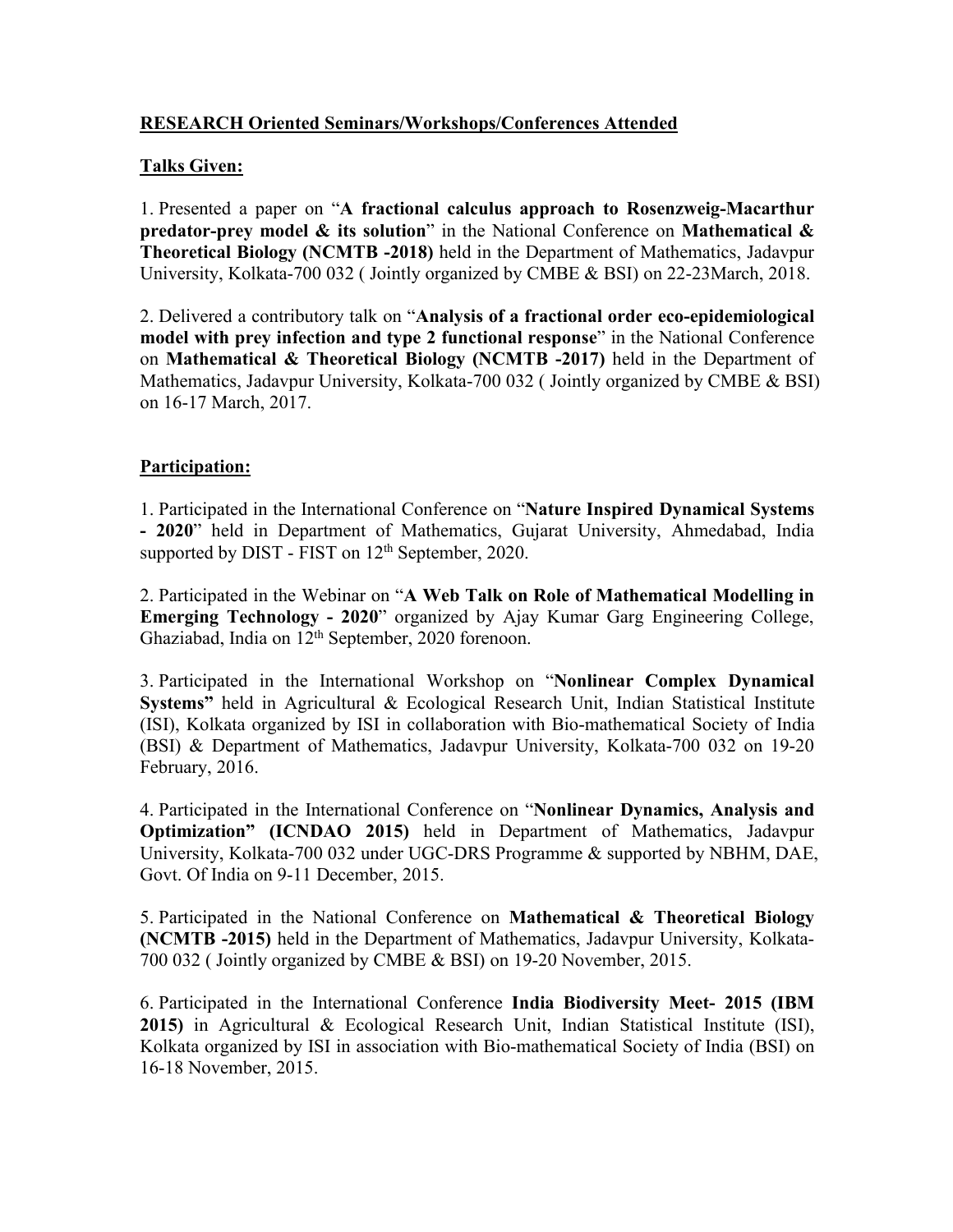#### **CAS/ Academics/Career Oriented Seminars/Workshops/Conferences Attended**

#### **Talks Given:**

#### **Participation:**

1. Participated in "**UGC - HRDC Sponsored Refresher Course (RC) in Mathematics -** 2021" of 14 days held in UGC-HRDC Bangalore University, Bengaluru, India on 18<sup>th</sup> January - 1 st February, 2021.

2. Participated in the **State Level Webinar** on "**Leave Rules And Health Schemes for College Teachers in West Bengal"** organized by Panihati Mahavidyalaya, Kolkata, India on 4 th October, 2020.

3. Participated in **5 Day faculty Development Programme** on "**Applied Mathematical Skill for Science and Engineering using contemporary tools"** organized by Department of Applied Science, School of Natural and Applied Sciences, Maulana Abul kalam Azad University of Technology, West Bengal, India in association with Islamic University of Science and Technology, Jammu and kashmir, India held on 14-18<sup>th</sup> September, 2020.

4. Participated in the Webinar on "**P.C. Ray Maemorial Lecture**" organized by Department of Chemistry, Rabindra Mahavidyalaya, Champadanga, Hooghly on 31 st August, 2020.

**5.** Participated in "**UGC - HRDC Sponsored Guru-Dakshta Faculty Induction Programme (FIP) or Orientation Programme (OP) - 2020"** of 30 daysheld in UGC- HRDC Gujarat University, Ahmedabad, India on 27<sup>th</sup> July - 25<sup>th</sup> August, 2020.

**6.** Participated in the One Day Seminar on "**NAAC-Revised Accredation Framework**" organized by Internal Quality Assurance Cell of Tarakeswar Degree College,Tarakeswar, Hooghly on 21 st December, 2019.

**7.** Participated in the One Day Workshop on "**Career Advancement Scheme**" organized by Internal Quality Assurance Cell of Rabindra Mahavidyalaya, Champadanga, Hooghly on 22 nd May 2018.